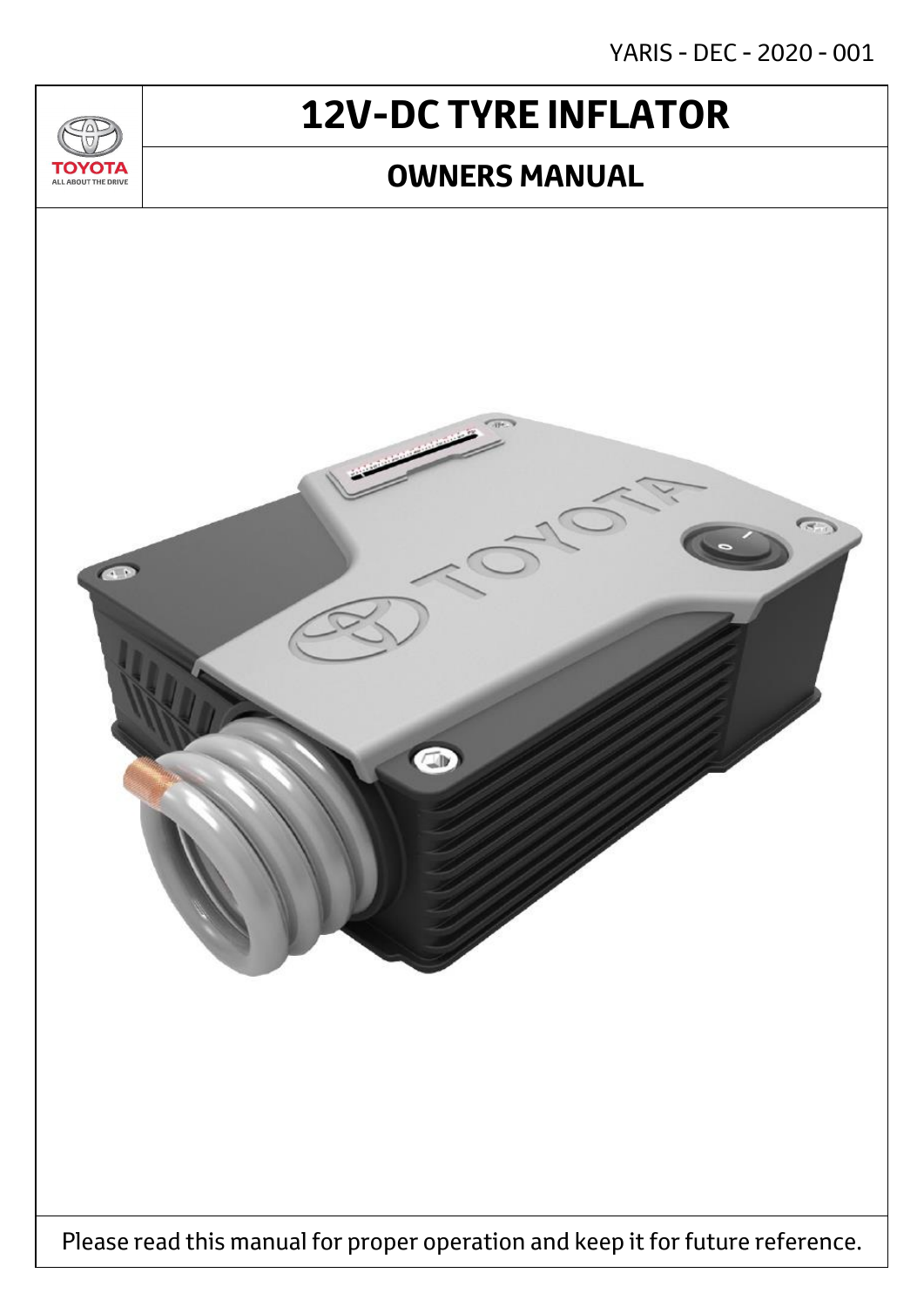YARIS - DEC - 2020 - 001



# **TABLE OF CONTENTS**

### **12V-DC TYRE INFLATOR**

| <b>Section</b> | <b>Title</b>                          | Page           |
|----------------|---------------------------------------|----------------|
| 1.0            | <b>Statements</b>                     |                |
| 1.1            | <b>Safety Instructions</b>            | 1              |
| 2.0            | <b>Getting Started</b>                |                |
| 2.1            | Product over view                     | $\overline{2}$ |
| 2.2            | <b>Features</b>                       | $\overline{2}$ |
| 3.0            | <b>Operating 12V-DC Tyre Inflator</b> |                |
| 3.1            | Description of operation              | 3              |
| 3.2            | Inflating tyres                       | 3              |
| 3.3            | <b>Inflatables</b>                    | $\overline{4}$ |
|                |                                       |                |
| 4.0            | <b>Product / Device specification</b> |                |
| 4.1            | Specification                         | 5              |

Please read this manual for proper operation and keep it for future reference.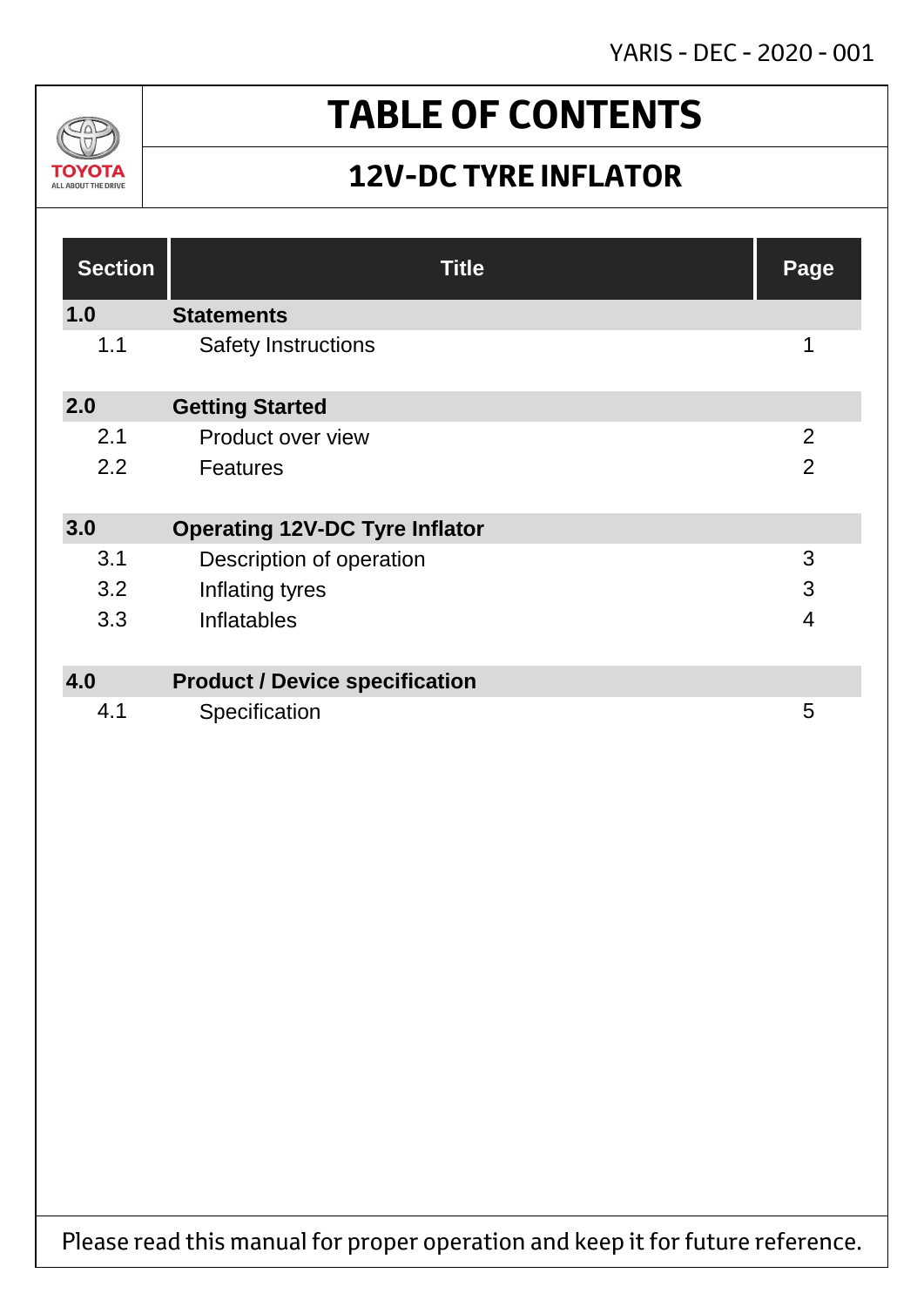# **SECTION 1.0**

### **Statements**

#### **Safety Instructions 1.1**

### **Warning**

ALL AROUT THE DRIV

WARNING: Risk of bursting. Over inflating tyre can cause tyre to burst. Double check the rated pressure values recommended for your vehicle. (refer owner's manual)

### **Caution**

Be careful not to over inflate. Do not leave inflator unattended while the unit is running. Avoid bursting due to over inflation.

### **Safety measurement in the event of a breakdown**

Park the vehicle as far away as possible from flowing traffic. Switch on the hazard warning lights. Engage streeing lock and the wheels in the straight ahead position. Apply handbrake and engage gear into . All occupants should get out of the vehicle and wait outside the danger zone. Place warning triangle to alert traffic. Conform to traffic laws.

### **Tips**

- $\Box$  It is strongly recommended that you keep the vehicle's engine running while using the inflator to prevent discharge of your vehicle's battery. Inflator performance is also enhanced when operating inflator with vehicle engine running.
- $\Box$  Do Not leave the inflator unattended when the unit is in operation
- $\Box$  Pay attention to the pressure values of inflator when inflating. Prevent pressure values exceeding the value suggested by manufacturer. (refer owner's manual)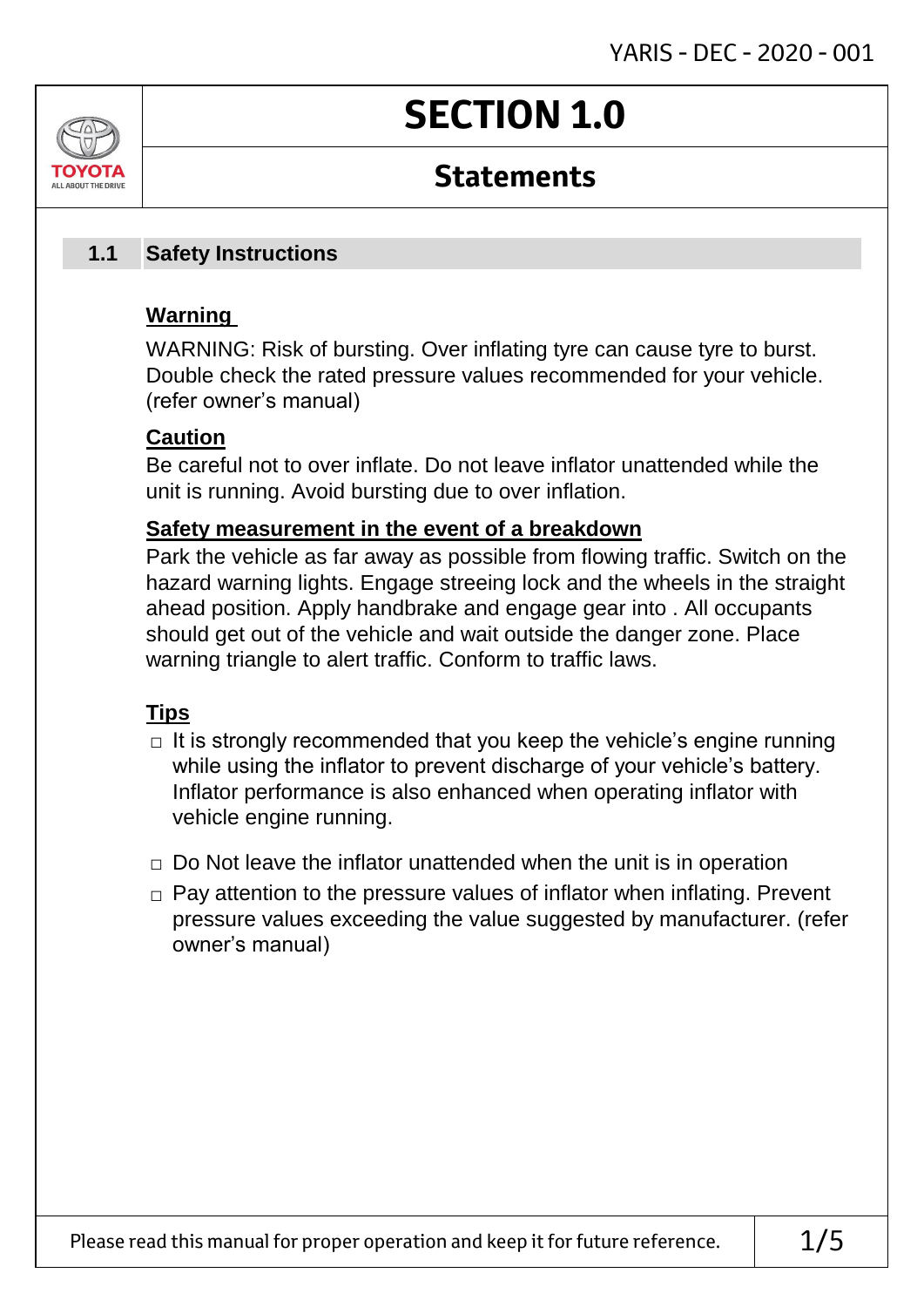# **SECTION 2.0**

### **Getting Started**

#### **Product Overview 2.1**

The 12V DC inflator comes with a cigarette lighter plug that plugs right into your vehicle's cigarette lighter socket to inflate tyres, mattresses, balls and other inflatables.

#### **Features 2.2**

Jn

ΤΟΥΟΤΑ ALL ABOUT THE DRIVE

- □ Tyre inflator, with LED backlight and easy to read pressure gauge.
- $\Box$  Highly effective work light.
- **If the Perfect for filling car & bicycle tyres, athletic balls, air mattresses, rafts,** etc.
	- □ Compact size for easy carrying and storing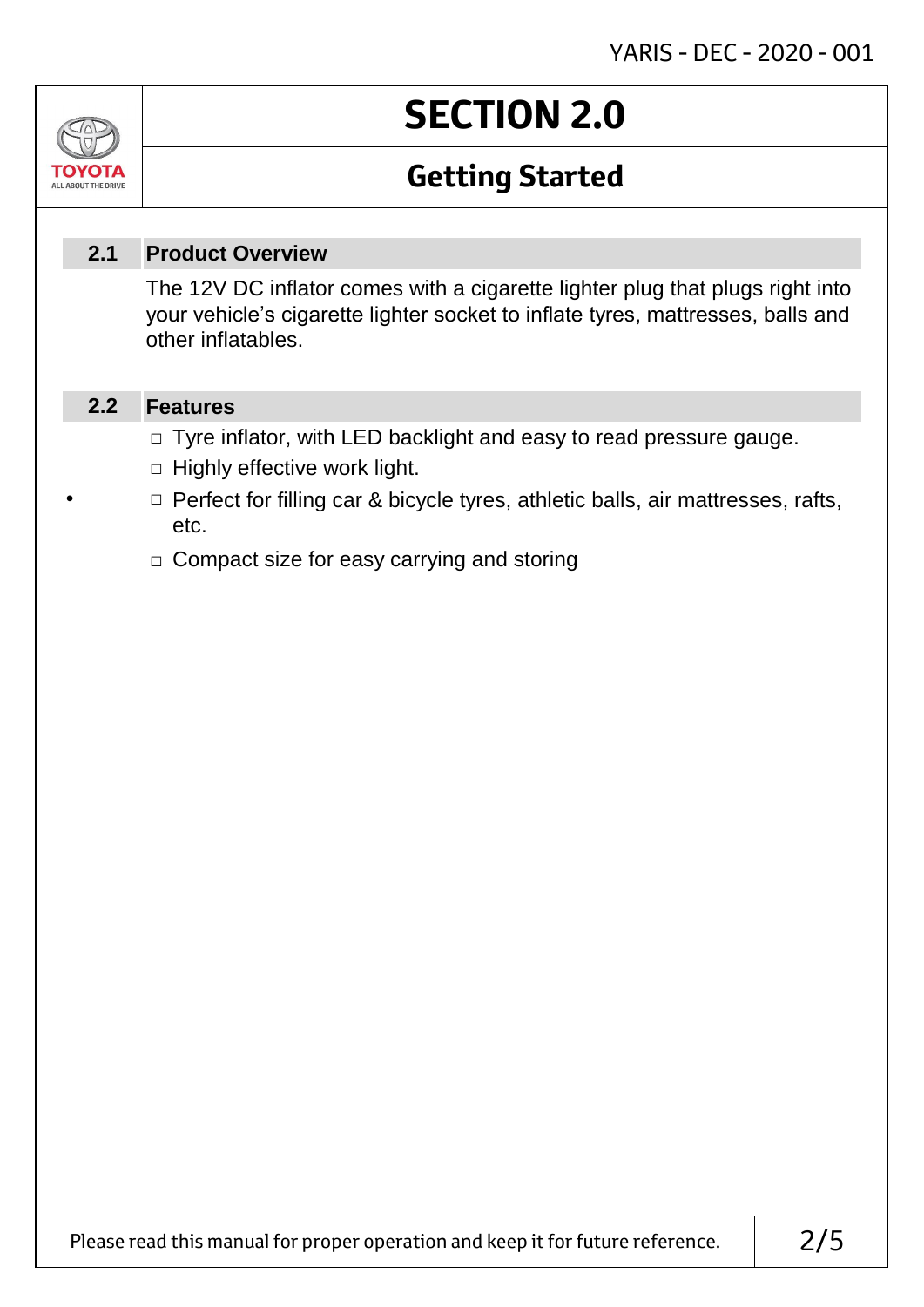# ALL AROUT THE DRIV

# **SECTION 3.0**

## **Operating 12V-DC TYRE INFLATOR**

#### **Discription of operation 3.1**

- $_\square$  ON/OFF switch:"ON" to start unit and "OFF" to shut off the power at the end of use.
- $\Box$  Pressure gauge: easy to read pressure values.
- $\Box$  Brass connector: used with the accessory of inflator or used to inflate standard tyre.
- $\Box$  Inflation needle: attaches to brass connector to be used to inflate sport balls.
- $\Box$  Plastic nozzle: attaches to brass connector to be used to inflate toys and air mattresses.

#### **Inflating tyres 3.2**

- 1. Attach the brass connector on the end of the air hose to the tyre valve stem. (See Fig.1)
- 2. Be sure to screw the valve stem threads tightly. (See Fig.2).
- 3. To inflate simply plug the power cord into cigarette lighter socket.
- 4. With the vehicle running, place ON/OFF switch to "ON" position and begin inflation.
- 5. When pressure gauge reaches desired pressure, place the ON/OFF switch to "OFF" position. Disconnect the power plug and remove the brass connector from the tyre valve stem.



**Fig 1. Fig 2.**

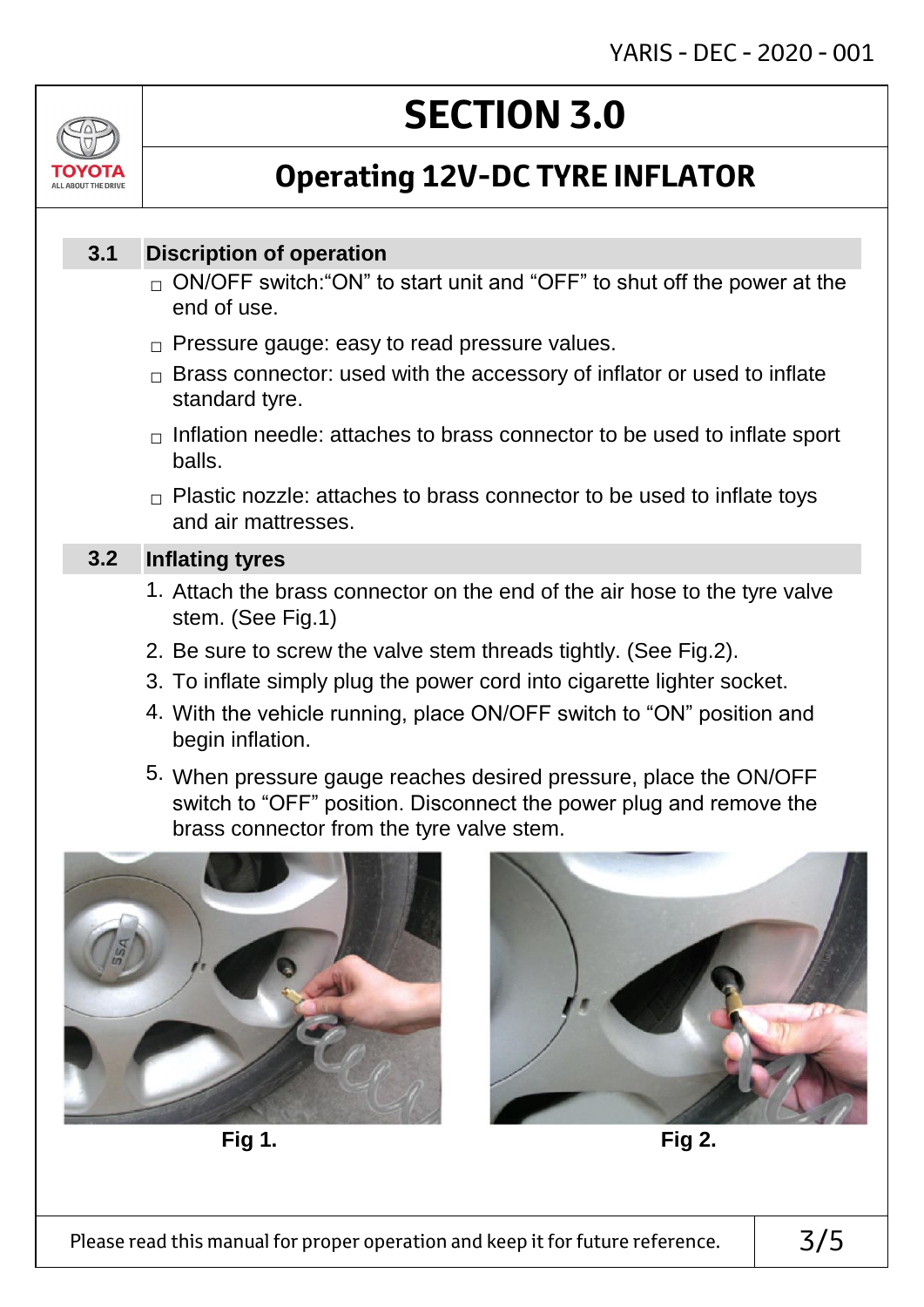

# **SECTION 3.0**

### **Operating 12V-DC TYRE INFLATOR**

#### **Inflatables 3.3**

### **(Balls, Beach Toys, Air Mattresses etc.)**

- 1. Attach the appropriate needle or nozzle to the brass connector.
- 2. Insert the needle or nozzle into the item that you wish to inflate.
- 3. Plug the 12Volt power cord on the inflator into cigarette lighter socket of the vehicle.
- 4. With the vehicle running, place the ON/OFF switch to "ON" position.
- 5. When the object is completely inflated to desired firmness, place the ON/OFF switch to "OFF" position.

![](_page_5_Picture_11.jpeg)